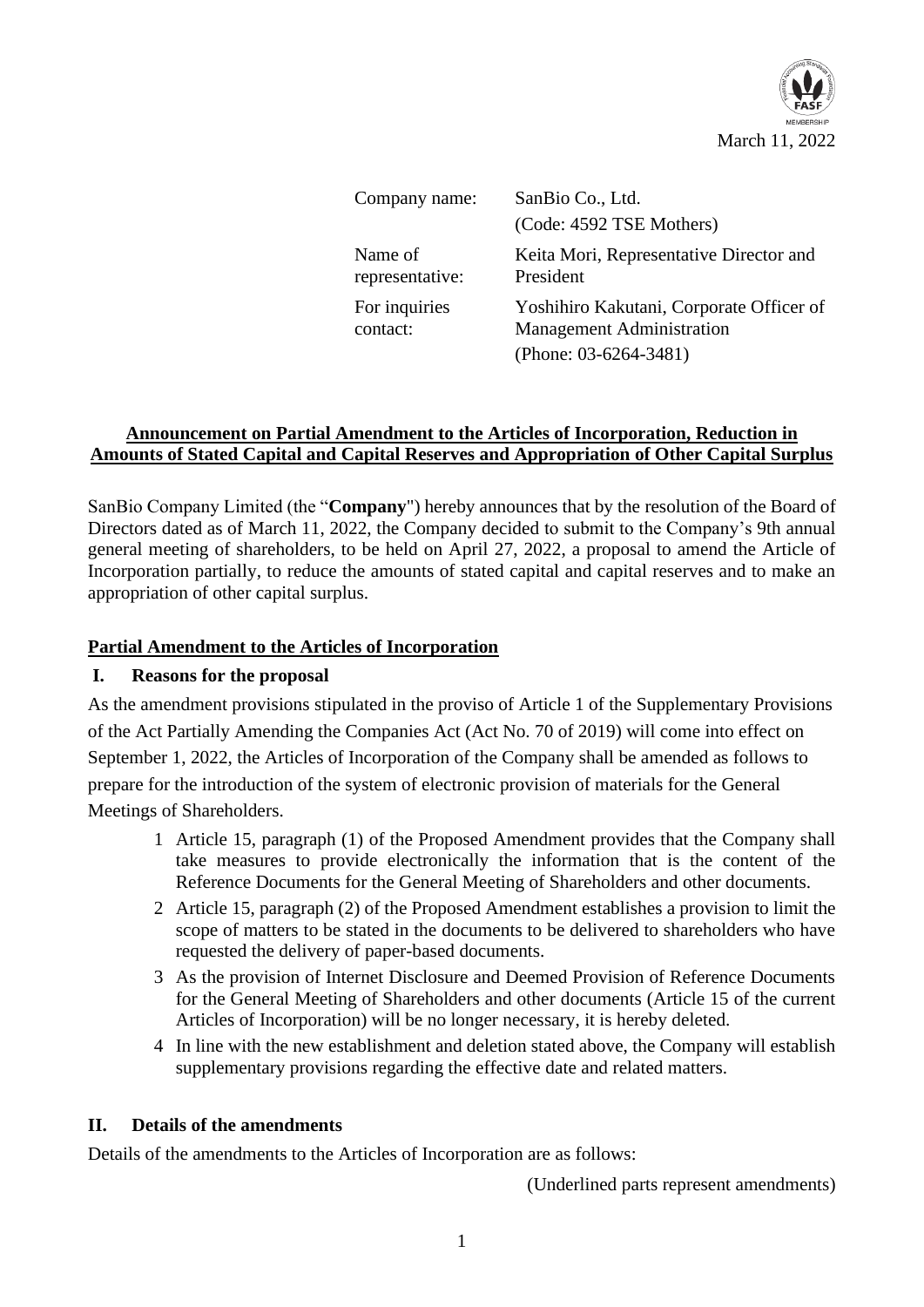| Current Articles of Incorporation                                  | Proposed Amendment                                           |
|--------------------------------------------------------------------|--------------------------------------------------------------|
| Chapter 3                                                          | Chapter 3                                                    |
| General Meetings of Shareholders                                   | General Meetings of Shareholders                             |
| (Internet Disclosure and Deemed Provision of Reference             |                                                              |
| Documents for the General Meeting of Shareholders and other        |                                                              |
| documents)                                                         |                                                              |
| Article 15                                                         | (Deleted)                                                    |
| The Company may, when convening a General Meeting of               |                                                              |
| Shareholders, deem to have provided shareholders with              |                                                              |
| information pertaining to matters to be stated or indicated in the |                                                              |
| reference documents for general meetings of shareholders,          |                                                              |
| business reports, financial statements and consolidated            |                                                              |
| financial statements by disclosing such information through the    |                                                              |
| Internet in accordance with the applicable Ministry of Justice     |                                                              |
| Ordinance.                                                         |                                                              |
|                                                                    | (Electronic Provision Measures, Etc.)                        |
| (Newly established)                                                | Article 15                                                   |
|                                                                    | 1. The Company shall, when convening a General Meeting of    |
|                                                                    | Shareholders, take measures to provide electronically the    |
|                                                                    | information that is the content of the Reference Documents   |
|                                                                    | for General Meeting of Shareholders and other documents.     |
|                                                                    | 2. The Company may choose to exclude all or part of the      |
|                                                                    | matters for which electronic provision measures are to be    |
|                                                                    | taken, as provided for in the applicable Ministry of Justice |
|                                                                    | Ordinance, from being stated in the paper-based documents    |
|                                                                    | to be delivered to shareholders who have made a request      |
|                                                                    | for the paper-based documents by the Record Date for         |
|                                                                    | Voting Rights.                                               |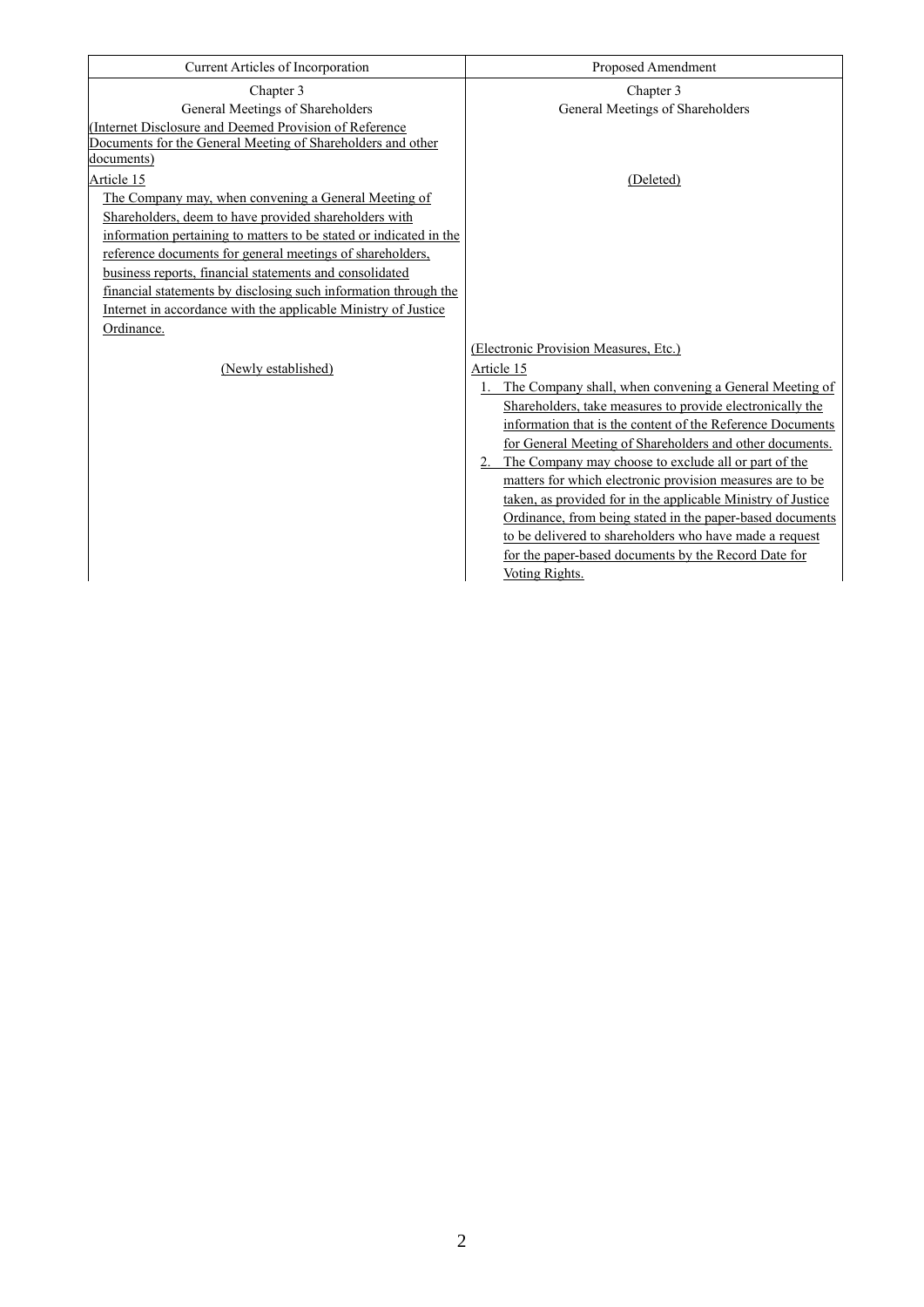| Articles 16 to 49 (Omitted) | Articles 16 to 49 (As is currently written)                      |
|-----------------------------|------------------------------------------------------------------|
|                             | <b>Supplementary Provisions</b>                                  |
| (Newly established)         | 1. The deletion of Article 15 of the current Articles of         |
|                             | Incorporation (Internet Disclosure and Deemed Provision          |
|                             | of Reference Documents for the General Meeting of                |
|                             | Shareholders and other documents) and the new                    |
|                             | establishment of the proposed Article 15 (Electronic             |
|                             | Provision Measures, Etc.) shall become effective as of           |
|                             | September 1, 2022 (the "Effective Date"), which is the date      |
|                             | of enforcement of the amendment provisions stipulated in         |
|                             | the proviso of Article 1 of the Supplementary Provisions of      |
|                             | the Act Partially Amending the Companies Act (Act No. 70)        |
|                             | of 2019).                                                        |
|                             | Notwithstanding the provisions of the preceding paragraph,<br>2. |
|                             | Article 15 of the current Articles of Incorporation shall        |
|                             | remain in force with respect to a General Meeting of             |
|                             | Shareholders to be held on a date within six (6) months          |
|                             | from the effective date.                                         |
|                             | 3. These Supplementary Provisions shall be deleted after six     |
|                             | (6) months have elapsed from the effective date or three (3)     |
|                             | months have elapsed from the date of the General Meeting         |
|                             | of Shareholders set forth in the preceding paragraph,            |
|                             | whichever date is later.                                         |

### **III. Schedule**

1. Date of the General Meeting of Shareholders to approve the amendment to the Article of Incorporation: April 27, 2022(planned)

2. Effective Date of the amendment to the Article of Incorporation: April 27, 2022(planned)

# **Reduction in Amounts of Stated Capital and Capital Reserves and Appropriation of Other Capital Surplus**

### **I. Purpose**

The Company recorded a deficit in its retained earnings brought forward of 6,439,895,876 yen at the end of this business year.

Accordingly, with the aim of reducing the Company's tax burden through a reduction in its stated capital and capital reserves, achieving a healthier financial platform by covering this deficit, and ensuring agile capital policy, including shareholder returns (dividends and acquisition of treasury shares) for the future, the Company wishes to, as follows, carry out a reduction in the amount of its stated capital and its capital reserves in accordance with Article 447, Paragraph 1 and Article 448, Paragraph 1 of the Companies Act, post these to other capital surplus, and then post other capital surplus (as increased by the reduction in the amounts of stated capital and capital reserves) to retained earnings brought forward in accordance with Article 452 of the Companies Act.

As these measures will not result in a change in the total number of issued shares and will only involve a reduction in the amounts of stated capital and capital reserves, there will be no impact on the number of shares held by each shareholder. Furthermore, there will be no change in the amount of the Company's net assets, and therefore, there will be no change in the amount of net assets per share.

### **II. Outline of reduction in amounts of stated capital and capital reserves and appropriation of other capital surplus**